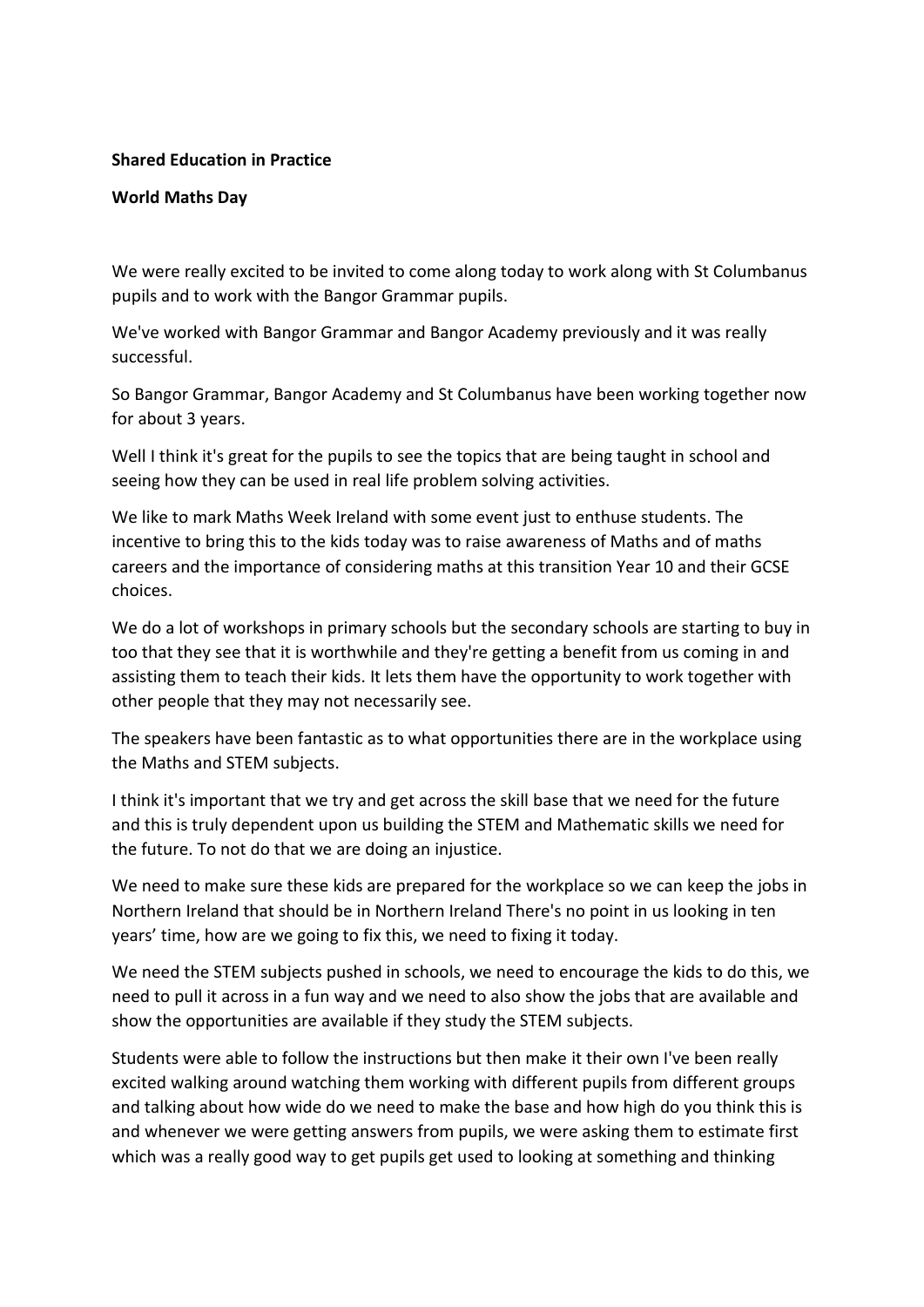how high do I think that is before I even measure it, so yeah definitely I'll take loads of this back to school.

In terms of Shared Education it's been fantastic for me to work with the other Heads of Maths sharing resources, talking about problem solving, talking about different things we've been doing in our department I think it's so vital to be able to share across our school network and especially the Maths departments, it's nice that we have that open communication with each other.

It's lovely to see the 3 schools in Bangor working so closely together and in particular it's lovely to see our 3 Heads of Department doing wonderful work together.

It was really important that we brought these schools together for a Shared Education event that was fun and showed the fun side of Maths.

I think we achieved that today through the activities, through the links to industry and through the collaboration of the pupils.

Yeah, I've enjoyed it quite a lot. I think that it is a really good idea for people to try and understand how certain things work.

Whenever we did the rocket it gave a really great idea for people to experiment with elements of it. I wish I changed the angle as I know the angle that I did was a bit too high.

## MUSIC

How to make a circle with different pieces, a battery, wire a paper cup and pens.

We're trying to get the pen and the motor to draw a perfect circle with the cup. A bit of blue tack and the length of it and how much it was off centre Experimenting with it and we think we've got a good idea of how it should be done If you changed the amount on one side you got a different circle.

I'm kind of learning more about how a circuits work and how to create a fully working circuit that gets a job done.

The Lego task was quite fun because you could just build a tower as high as you want or as wide as you want and we got it fairly high.

It was quite fun being able to paint in virtual reality and the 3D aspect of it.

It's been really, really fun, and really enjoyable working with the other schools.

Working with other people that I haven't met before. And also like, learn new things about technology Engineering and Maths.

I kind of want to do Design and Technology or Art and Animation.

I was thinking about going into software or IT in that sector.

We use all the time Maths is vital for everything. We do it a fun and in a sneaky learning way which is most of what we've done today is sneaky learning and there's nothing wrong with